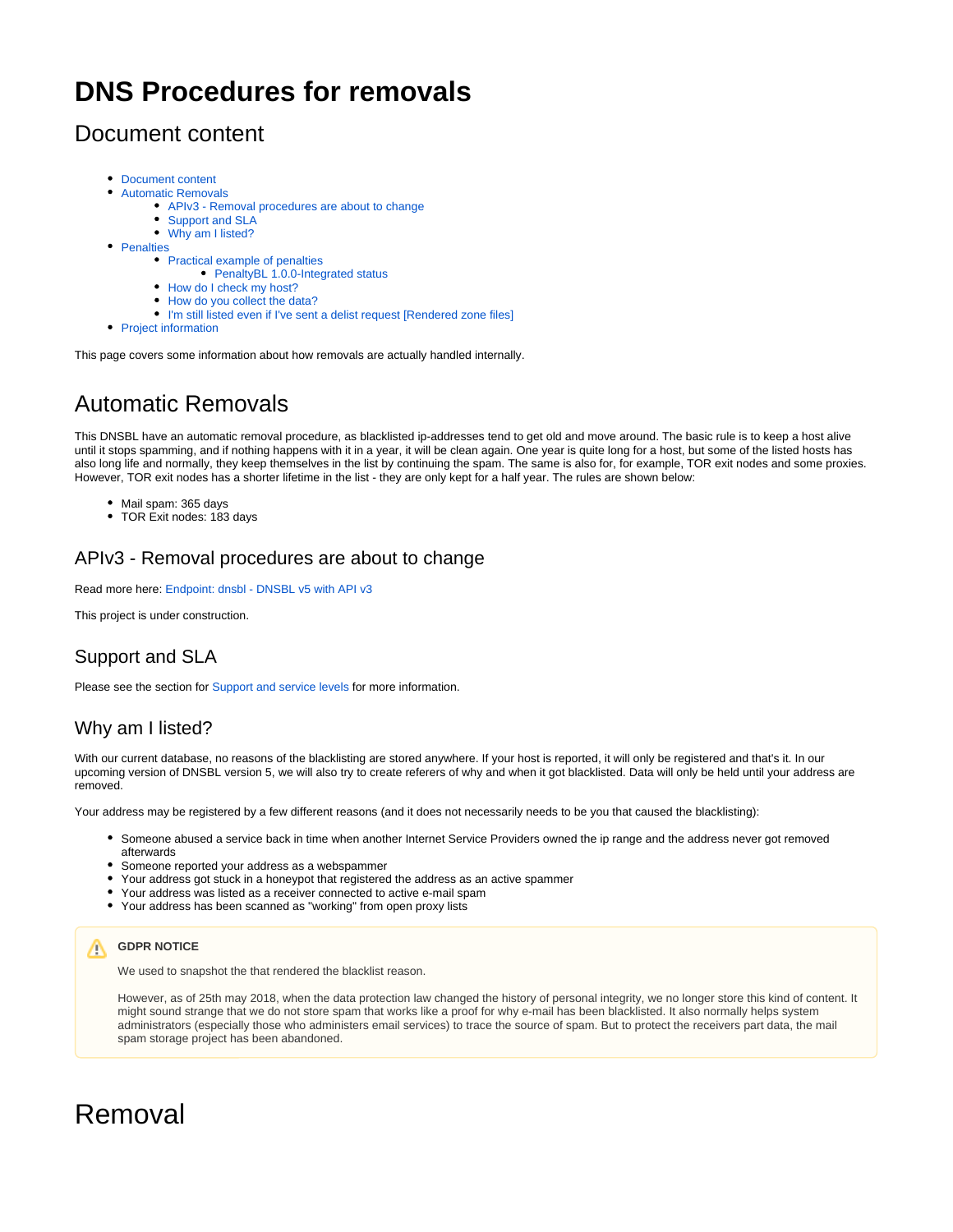Find self helping tools at [https://dnsbl.tornevall.org/removal/.](https://dnsbl.tornevall.org/removal/)

**Service Level Agreement for DNSBL - Notice** ⊕ **As of august 2016 there are tools available for helping self (e.g. [DNSBL\)](https://dnsbl.tornevall.org/removal/), meaning the SLA state has been changed to normal. Before contacting us, make sure you have tried to use the tools first. Read more at [Support and service levels](https://docs.tornevall.net/display/TN/Support+and+service+levels)**

## <span id="page-1-0"></span>**Penalties**

As of 1 september 2016, we are implementing a penalty system, meaning the more times we have to delist the same ip address from the database, the longer it will take to get it removed. This has to be implemented since there are a few site owners out there, that apparently tries to get their hosts removed each time they get blacklisted due to phishing spam and similar. Hosts that is registered as tor exit nodes are not included in this penalty system.

## <span id="page-1-1"></span>Practical example of penalties

| From DNSBL-36 - Getting issue details STATUS | ⊣ ∙ |  |  |
|----------------------------------------------|-----|--|--|
|                                              |     |  |  |

The first beta of PenaltiesBL is based on the average interval between each delisting and kicks in when more than two removals of same ip has been requested.

|  | Release state for PenaltyBL is   DNSBL-39 - Getting issue details | <b>STATUS</b> |  |
|--|-------------------------------------------------------------------|---------------|--|
|--|-------------------------------------------------------------------|---------------|--|

#### **Example:**

If someone requesting removal and the requests has an average of 6 days (it goes 6 days between the requests, since the hosts are gets blacklisted once per week), the penalty time will be 60 days before next removal.

If someone requesting for removal after two weeks, the penalty time till be 30 days and so one. Primarily removal requests has to be sent more than twice before the rules kicks in.

| Request interval (days) | <b>Penalty time</b> |  |  |  |
|-------------------------|---------------------|--|--|--|
| $0 - 10$                | 60 days             |  |  |  |
| $11 - 20$               | 30 days             |  |  |  |
| $21 - 30$               | 15 days             |  |  |  |
| $31 - 60$               | 10 days             |  |  |  |
| Over <sub>60</sub>      | 5 days              |  |  |  |
| Over 180 days           | Counter will reset  |  |  |  |

The API response will also give the requester this information, when the host will be delisted from the system.

<span id="page-1-2"></span>